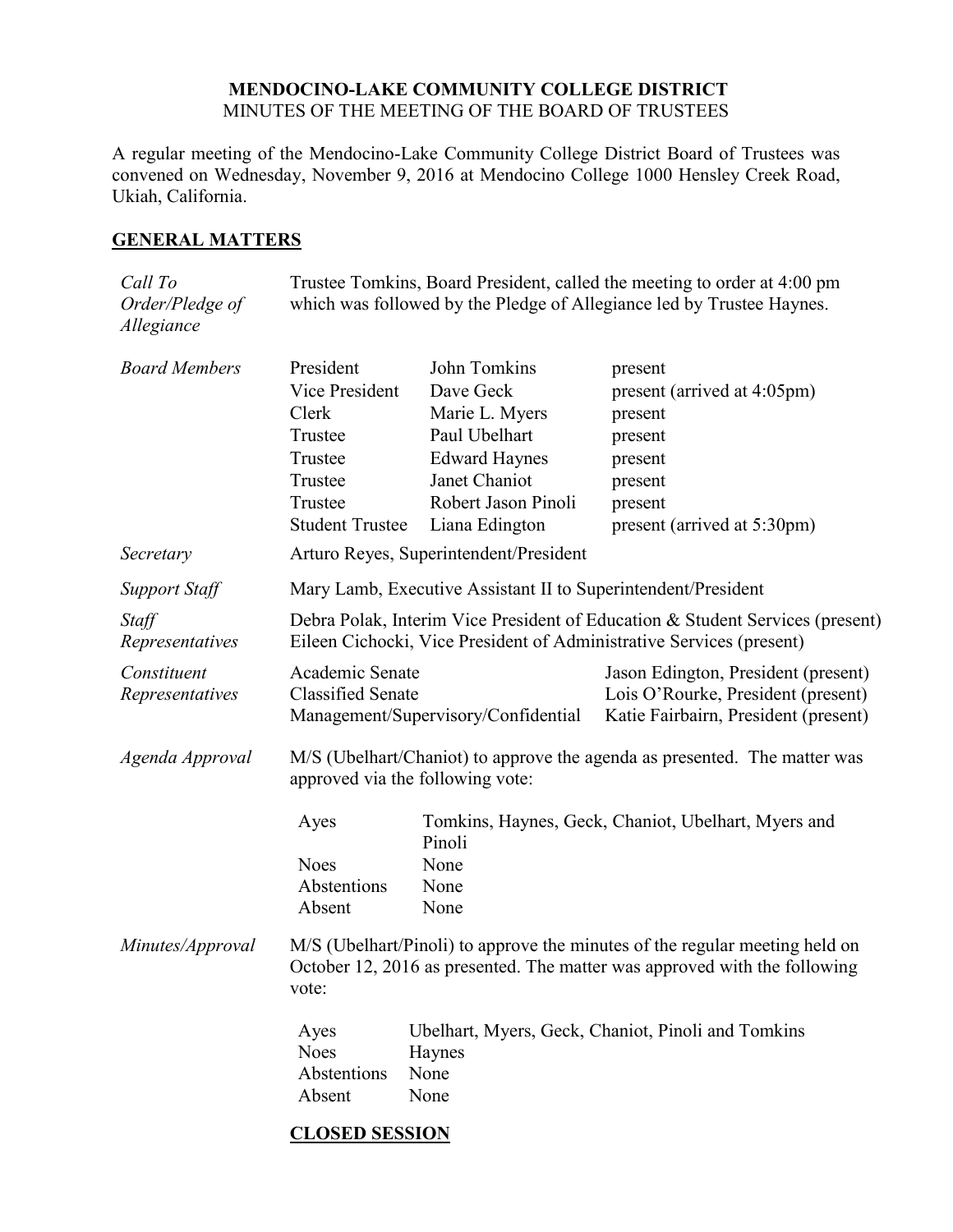The Board adjourned to Closed Session at 4:15 PM.

### **OPEN SESSION**

*Report of Action Taken in Closed Session*

The Board returned to open session at 5:34 PM with Board President Tomkins reporting no action taken on the items discussed in closed session.

- *Public Comments* Eryn Schon-Brunner addressed the board and distributed invitations to the dance performance which will be held the weekend of November 18th in the Center for Visual and Performing Arts theatre.
	- John Koetzner addressed the board regarding faculty, staff and middle management morale.

### **PRESIDENT AND ADMINISTRATION REPORT**

A written report was presented by Superintendent/President Reyes. The following items were offered in addition:

- President Reyes updated the board on the housing issue of some of our student athletes.
- Trustee Chaniot requested that the community partnerships included in his report be added to the community connections site.

### **CONSENT AGENDA**

M/S (Ubelhart/Pinoli) RESOLVED, That the Mendocino-Lake Community College District Board of Trustees does hereby approve the Consent Agenda as presented. The consent agenda was approved with the following vote:

Ayes Tomkins, Haynes, Chaniot, Geck, Ubelhart, Myers and Pinoli Noes None Abstentions None Absent None Items with an asterisk \* were approved by one motion as the Consent Agenda.

### **Personnel**

| $Employment -$<br>Short-Term<br><i>Employees</i> | *RESOLVED, That the Mendocino-Lake Community College District Board of<br>Trustees does hereby ratify the employment of the short-term employees as<br>submitted and presented at the meeting. |
|--------------------------------------------------|------------------------------------------------------------------------------------------------------------------------------------------------------------------------------------------------|
| <i>Volunteers</i>                                | *RESOLVED, That the Mendocino-Lake Community College District Board of<br>Trustees does hereby approve the volunteers as submitted and presented at the<br>meeting.                            |
| Fiscal Report as of<br>September 30, 2016        | <b>Other Items</b><br>*RESOLVED, That the Mendocino-Lake Community College District Board of<br>Trustees does hereby accept the fiscal report as submitted.                                    |
| Donations                                        | *RESOLVED, That the Mendocino-Lake Community College District Board of<br>Trustees does hereby accept the donations by Alvin Lau, Joseph Rodriguez and<br>Uvea Stump as presented.             |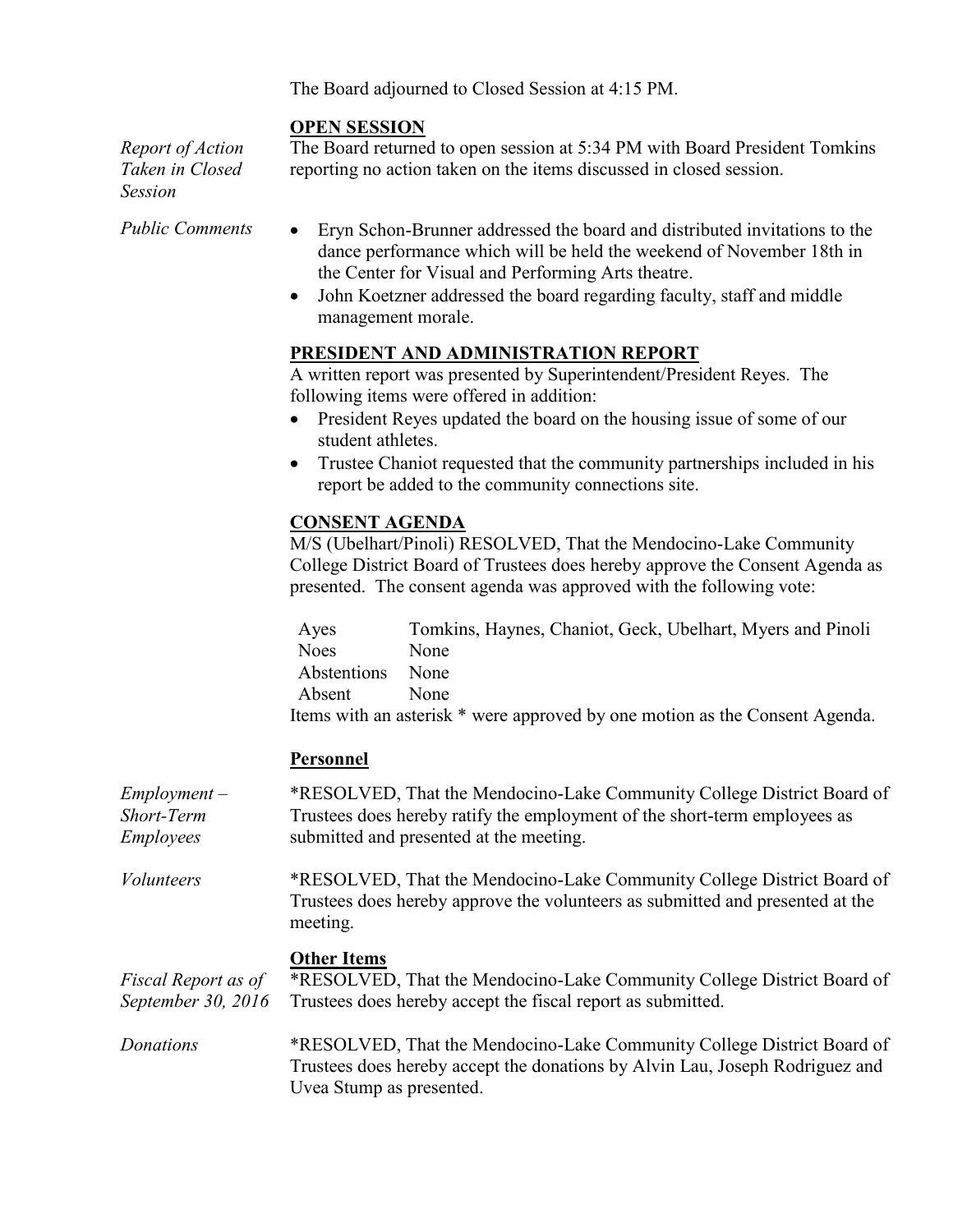# **ACTION ITEMS**

| Quarterly Fiscal<br>Status Report $-AB$<br>2910 | After reviewing the information provided, the following action was taken:                                                                                                                                                                                                                                                                                                                                               |  |  |  |
|-------------------------------------------------|-------------------------------------------------------------------------------------------------------------------------------------------------------------------------------------------------------------------------------------------------------------------------------------------------------------------------------------------------------------------------------------------------------------------------|--|--|--|
|                                                 | M/S (Geck/Myers) that the Board of Trustees of the Mendocino-Lake<br>Community College District does hereby ratify the contracts and agreements as<br>presented. The motion was approved with the following vote:                                                                                                                                                                                                       |  |  |  |
|                                                 | Tomkins, Haynes, Geck, Chaniot, Ubelhart, Myers and Pinoli<br>Ayes<br><b>Noes</b><br>None<br>Abstentions<br>None<br>Absent<br>None                                                                                                                                                                                                                                                                                      |  |  |  |
| <b>Big Picture</b>                              | A presentation on the Staffing Prioritization and Process was made by Debra<br>Polak, Interim Vice President of Education and Student Services.                                                                                                                                                                                                                                                                         |  |  |  |
|                                                 | <b>INFORMATIONAL ITEMS AND REPORTS</b>                                                                                                                                                                                                                                                                                                                                                                                  |  |  |  |
| Mendocino College<br>Foundation, Inc.           | A written report was submitted by Katie Fairbairn, Executive Director of the<br>Mendocino College Foundation, Inc. as information.                                                                                                                                                                                                                                                                                      |  |  |  |
|                                                 | Executive Director Fairbairn added that "Giving Tuesday" will be taking place<br>on Tuesday, November 29 <sup>th</sup> with all proceeds going to the College Food Pantry.                                                                                                                                                                                                                                              |  |  |  |
|                                                 | April 29, 2017 has been determined as the date for the next Rural Health Rocks<br>event.                                                                                                                                                                                                                                                                                                                                |  |  |  |
| <b>Constituents Group</b><br>Reports            | <b>Classified</b><br>A written report was submitted as information by Classified Senate President<br>Lois O'Rourke. She added a personal invitation to the trustees to attend the<br>Classified FunRaiser event which will take place on Thursday, December 1 <sup>st</sup> in<br>the Board Room.                                                                                                                       |  |  |  |
|                                                 | An oral report was made by Liana Edington, Student Trustee. She stated the<br>ASMC holiday dinner will take place on December $6th$ in the Student Center<br>and is currently in the planning stages. The vacant ASMC Vice President<br>position has now been filled with the election of Joseph Moroni. Seven ASMC<br>members will be attending the Student Government General Assembly in<br>Sacramento this weekend. |  |  |  |
|                                                 | <b>TRUSTEE COMMUNICATION</b>                                                                                                                                                                                                                                                                                                                                                                                            |  |  |  |
| <b>Trustee Reports</b>                          | A written report was submitted by Trustee Haynes and Trustee Chaniot.                                                                                                                                                                                                                                                                                                                                                   |  |  |  |
|                                                 | Other Trustees commented orally on their recent college-related activities.                                                                                                                                                                                                                                                                                                                                             |  |  |  |
| Future Agenda<br>Items                          | In reviewing the list from the October 2016 board meeting, the following items<br>were determined to be of interest to the majority of the board members and will<br>be presented at a future board meeting:                                                                                                                                                                                                            |  |  |  |